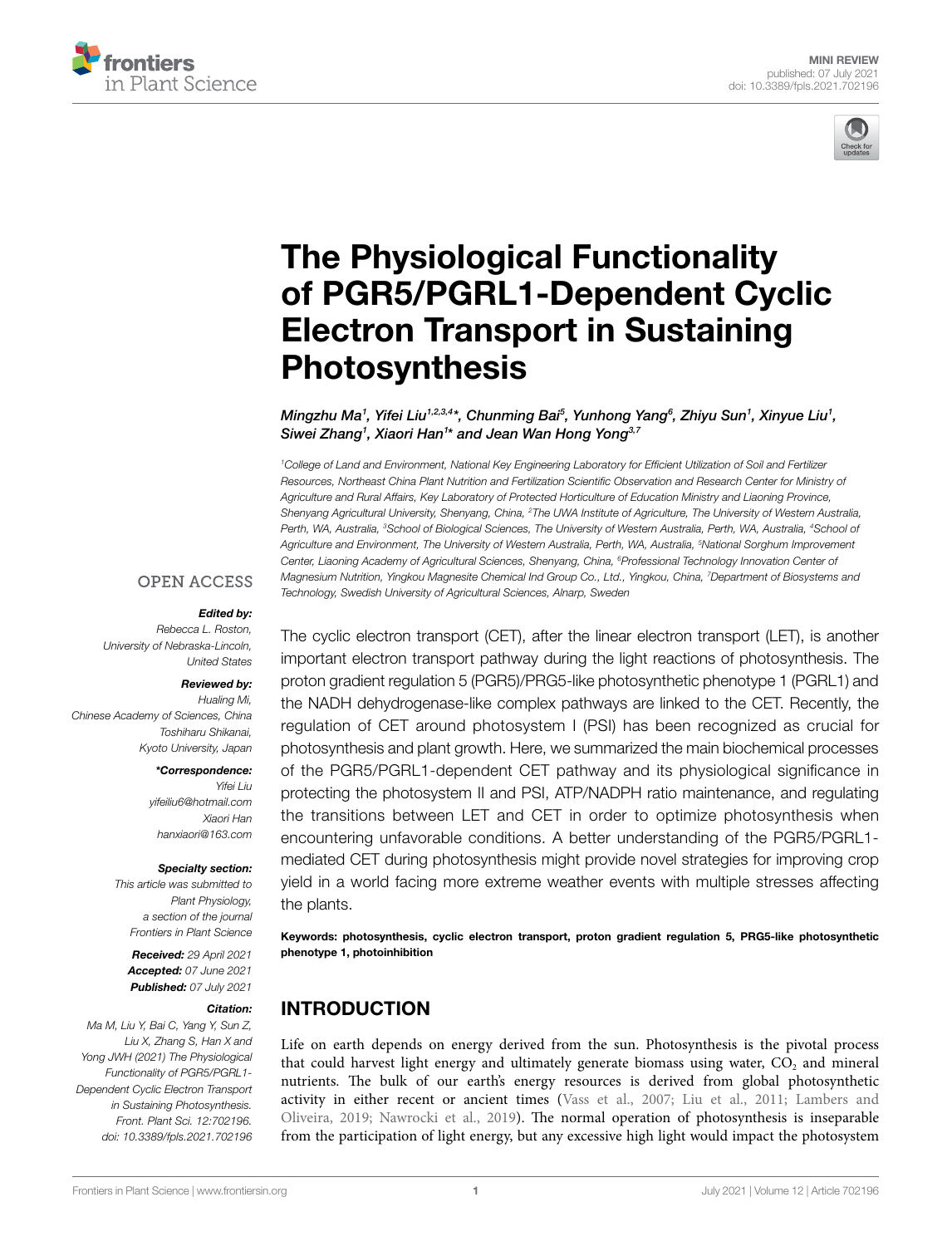II (PSII), photosystem I (PSI) and the other thylakoid membrane proteins and resulting in photoinhibition and the accumulation of reactive oxygen species (ROS; [Foyer and Noctor, 1999](#page-5-0); [Chaux](#page-5-1)  [et al., 2017;](#page-5-1) [Liu, 2020\)](#page-6-2). In the real world, multiple stress episodes affecting growth and development are common ([Suzuki](#page-7-2)  [et al., 2014\)](#page-7-2). Any excessive high light situation could be exacerbated further with a co-occurring high temperature (Sun et al., 2017; Lu et al., 2020), low temperature (Liu et al., [2013;](#page-6-4) [Song et al., 2020](#page-7-4); [Wu et al., 2020\)](#page-8-0), phosphorus deficiency ([Carstensen et al., 2018](#page-5-2); [Shi et al., 2019](#page-7-5)) and drought ([Wada](#page-7-6)  [et al., 2019\)](#page-7-6). Plants have evolved several adaptations to cope with the unfavorable light situation: adjusting leaf orientation, ROS scavenging competence [\(Gill and Tuteja, 2010\)](#page-6-5), xanthophyll cycle [\(Kuczynska et al., 2020](#page-6-6)), state transitions strategy [\(Hepworth](#page-6-7)  [et al., 2021\)](#page-6-7), cyclic electron transport (CET; [Yadav et al., 2020](#page-8-1)) and photorespiration ([Storti et al., 2019\)](#page-7-7). This review summarizes the main biochemical processes of PGR5/PGRL1-dependent CET pathway. The significance of the PGR5/PGRL1-dependent CET pathway is discussed to understand how plants optimize photosynthesis under unfavorable conditions by protecting the PSII and PSI, ATP/NADPH ratio maintenance, and regulating the transitions between linear electron transport (LET) and CET.

# PHOTOSYNTHETIC ELECTRON TRANSPORT

Chloroplasts convert light energy into chemical energy *via* electron transport (ET), which provides energy for the Calvin cycle and other processes. During the LET, electrons derived from water splitting in PSII are transferred *via* the cytochrome (Cytb<sub>6</sub>f) complex, PSI and ferredoxin (Fd) to the ferredoxin-NADP reductase (FNR), which ultimately reduce NADP+ to NADPH, resulting in the production of NADPH (Figure 1A; Lu et al., 2020). The H<sup>+</sup> enters the thylakoid lumen by the  $Q$  cycle, and the  $H^+$  produced by water splitting in OEC together to form the required proton motive force (*pmf*) across the thylakoid membrane [\(Wang et al.,](#page-8-2)  [2020\)](#page-8-2). The *pmf*, composed of the transmembrane potential (Δ*ψ*) and proton gradient (ΔpH), plays a key role in driving the chloroplast ATP synthase to synthesize ATP ([Lapashina and](#page-6-8)  [Feniouk, 2018\)](#page-6-8). ATP synthesis coupled with the LET is known as noncyclic photophosphorylation (NCPSP; [Arnon et al., 1954](#page-5-3), [1958\)](#page-5-4). The energy derived from LET and NCPSP plays an essential role in photosynthesis and other processes. However, there would be insufficient ATP from the LET during certain multiple stress situations. Plants could compensate for the deficiency of ATP/NADPH in the LET by using the CET around the PSI (Sato et al., 2019; Ma et al., 2021), the water-water cycle (Mehler reaction; [Asada et al., 1999\)](#page-5-5) and the mitochondrial alternative oxidase respiration [\(Meng et al., 2012\)](#page-6-10).

# CYCLIC ELECTRON TRANSPORT

The pathway of electron transport around PSI, which recycles electrons from Fd to PQ, is called the CET, while the ATP synthesis coupled with it is called the cyclic photophosphorylation [\(Bendall and Manasse, 1995\)](#page-5-6). [Moss and Bendall \(1984\)](#page-6-11) proposed that an antimycin A (AA)-sensitive enzyme is involved in the ET from Fd to PQ termed as the ferredoxin-plastoquinone reductase (FQR) with the following configuration: PSI-Fd-FQR-PQ-Cyt  $b_6$ f-PSI. The discovery of a protein complex that could receive electrons from Fd and transferring electrons to PQ represented major progress in CET research. Due to the high similarity to complex I within the mitochondrial respiratory chain, it was aptly called NDH (NADH dehydrogenase-like complex; Burrows et al., 1998). The NDH pathway is the main pathway compared with PGR5 one in cyanobacteria ([Miller](#page-6-12)  [et al., 2021](#page-6-12)). It has been reported that NDH pathway plays a crucial role at high temperature or low temperature in tobacco [\(Wang et al., 2006\)](#page-7-9) and low-light intensity in rice [\(Yamori](#page-8-3)  [et al., 2015](#page-8-3)) and *Marchantia polymorpha* ([Ueda et al., 2012](#page-7-10)). However, it is not sensitive to AA, which implied that there is possibly another FQR pathway that is sensitive to AA and regulated by Fd in CET.

#### The PGR5/PGRL1-Mediated CET Pathway

It was suggested that the CET around PSI helps contribute electrons to synthesize ATP: *Chlamydomonas* [\(Yadav et al., 2020\)](#page-8-1), **Phaeodactylum** (Zhou et al., 2020),  $C_3$  (Wang et al., 2015) and C4 plants [\(Munekage et al., 2010\)](#page-6-13). There are at least two CET pathways in vascular plants and *Phycophyta*: antimycin A-sensitive pathway that involves proton gradient regulation 5 (PGR5) and PGR5-like photosynthetic phenotype 1 (PGRL1), and antimycin A-insensitive NADH dehydrogenase-like (NDH) pathway (**[Figure 1A](#page-2-0)**; [Munekage et al., 2002;](#page-7-12) [Huang et al., 2005](#page-6-14); [Dalcorso](#page-5-8)  [et al., 2008;](#page-5-8) [Taira et al., 2013;](#page-7-13) [Ishikawa et al., 2016](#page-6-15)). There is a high similarity between the NDH and respiratory chain proteins. Conversely, PGR5 has no homology with the mitochondrial respiratory chain proteins. In a mutant of *pgr5*, due to less influx of protons that should be from the Q cycle, the ability of non-photochemical quenching (NPQ) PSII is reduced under strong light [\(Yadav et al., 2020\)](#page-8-1). Although PGR5 plays a key role in CET from Fd to PQ, its molecular characteristics are not sufficient to deliver all the functionality reported for FQR. Specifically, PGR5 does not contain any redox-active cysteine residues that mediates ET nor has any transmembrane domains ([Yamori and Shikanai,](#page-8-5)  [2016](#page-8-5)). Therefore, the role played by PGR5 in the AA-sensitive CET pathway is still unclear. It was suggested that the decrease of CET activity in *pgr5* mutants is due to its plausible role in feedback regulation [\(Nandha et al., 2007](#page-7-14)), and the postulated function of PGR5 is to regulate LET (Suorsa et al., 2012).

The PGRL1 was identified as another important regulator of the CET process in *Arabidopsis*. Plants lacking PGRL1 showed a decrease in CET rate and exhibiting a similar performance to the *pgr5* mutant ([Dalcorso et al., 2008;](#page-5-8) [Yadav et al., 2020](#page-8-1)). The regulatory role of PGR5/PGRL1-dependent CET under environmental perturbations has been studied ([Wang et al.,](#page-7-16)  [2014;](#page-7-16) [Yamori et al., 2016](#page-8-6); [Wolf et al., 2020](#page-8-7)). PGR5 is a small thylakoid protein without any known motifs that suggest its function [\(Munekage et al., 2002](#page-7-12)), while PGRL1 is a transmembrane protein with two transmembrane domains, and its two cysteine residues are involved in an iron cofactor binding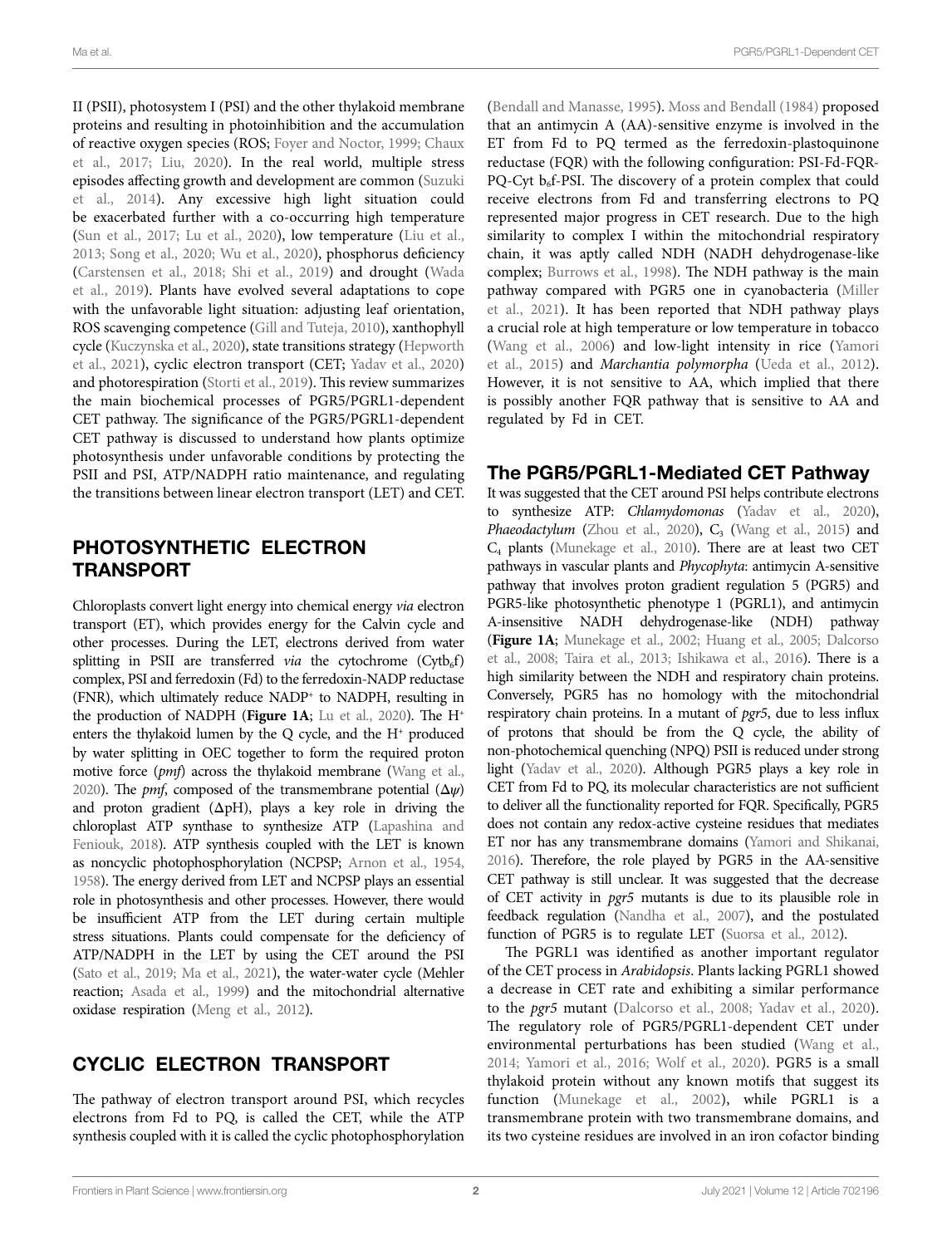<span id="page-2-0"></span>

([Hertle et al., 2013\)](#page-6-16). The previous studies showed that the PGR5 proteins in *Arabidopsis* have low similarity to those found in cyanobacteria, excluding the coding genes of PGRL1 ([Peltier et al., 2010\)](#page-7-17). The double mutant of *Arabidopsis prgl1ab* showed a phenotype similar to that of *pgr*5 ([Dalcorso et al.,](#page-5-8)  [2008\)](#page-5-8). In rice *pgr*5 mutants, the PGRL1 protein level decreased by 50% [\(Nishikawa et al., 2012](#page-7-18)). Generally, the transport of electrons from Fd to PGRL1 requires the participation of PGR5 proteins, where the loss of any protein would affect the CET activity [\(Munekage et al., 2002](#page-7-12); [Dalcorso et al., 2008;](#page-5-8) [Kono](#page-6-17)  [et al., 2014](#page-6-17)). Under *in vitro* conditions and when reduced Fd is present, an unknown redox reaction would catalyse the formation of disulphide bonds between cysteine residues in PGRL1 and the recombinant PGRL1 thereby reducing the analogue of PQ and quinone 2,6-dimethyl-p-benzoquinone ([Hertle et al., 2013\)](#page-6-16). This finding was confirmed by examining the mercaptan group of FQR [\(Strand et al., 2016\)](#page-7-19). [Shikanai](#page-7-20)  [\(2007\)](#page-7-20) speculated that PGR5 and PGRL1 proteins are important components of FQR. Subsequently, when the molecular features of PGRL1 were found to be similar to the FQR protein,

the researchers further proposed that PGRL1 could be the FQR proteins (**[Figure 1B](#page-2-0)**; [Hertle et al., 2013](#page-6-16); [Labs et al., 2016](#page-6-18)).

#### State Transitions and the CET

In plants, the redistribution of excitation energy between the two photosystems is modulated by reversible phosphorylation of light-harvesting complex II (LHCII) in response to light fluctuation [\(Allen et al., 1981;](#page-5-9) [Bhatti et al.,](#page-5-10)  [2020](#page-5-10)). Generally, these processes are known as state transitions [\(Bonaventura and Myers, 1969\)](#page-5-11). For *Chlamydomonas reinhardtii*, when PSII is excited, the LHCII is phosphorylated, separated from PSII and adhering to the PSI. Meanwhile, the absorbed light energy is allocated to PSI, and thereby allowing the CET to dominate; this is called state II. PSI is preferentially excited during state I during which LHCII-P is dephosphorylated, recombined with PSII, and giving priority to facilitate the LET [\(Finazzi et al., 2002](#page-5-12)). While it is true that CET is the main pathway of ET during state II, this does not imply that state II is a necessary condition for the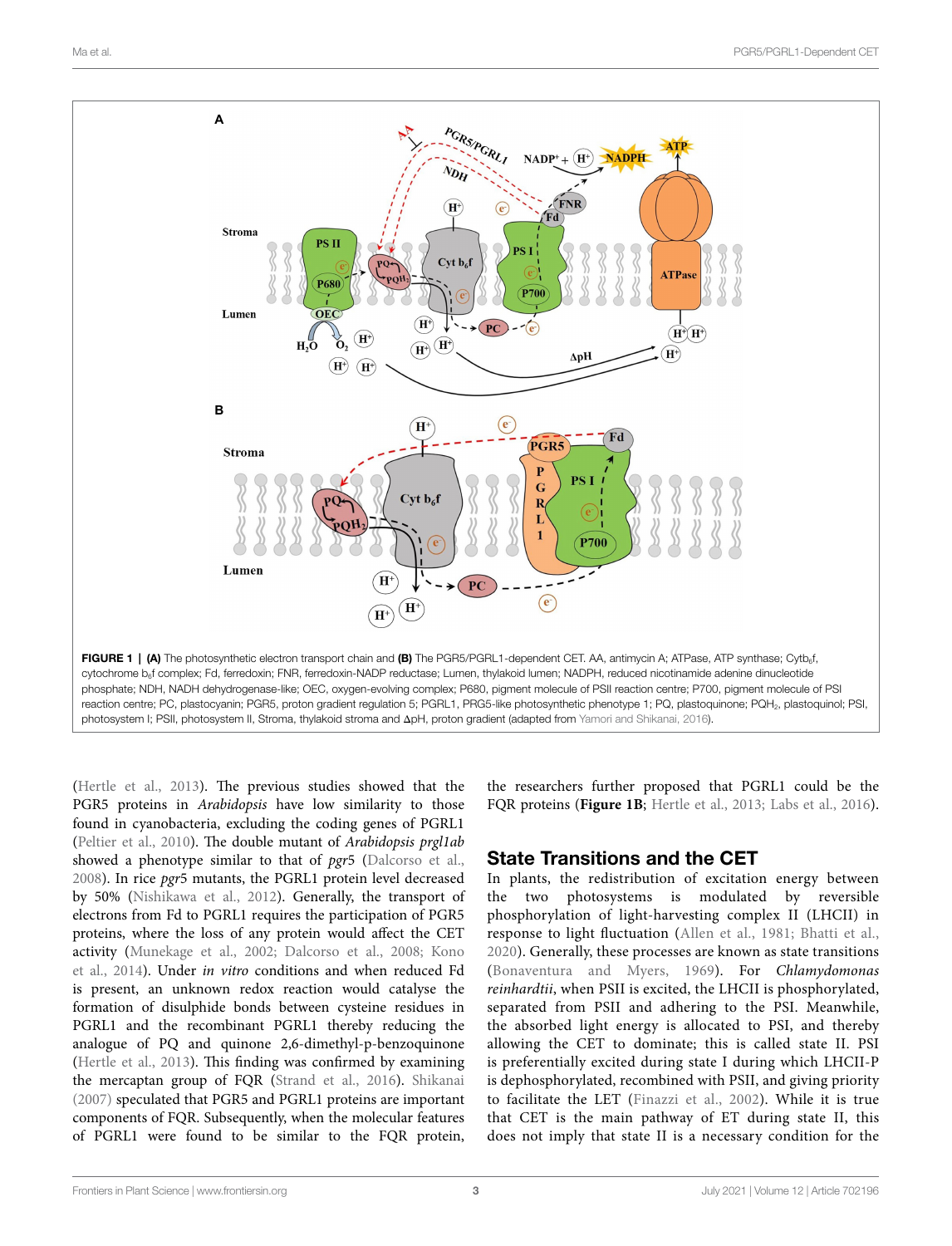CET to operate. It was found in *C. reinhardtii* and *Arabidopsis* that the CET is not affected by the state transition ([Takahashi](#page-7-21)  [et al., 2013](#page-7-21)). Although the CET is not related to state transition, state II is beneficial for the separation of the CET-PSI complexes ([Yamori and Shikanai, 2016\)](#page-8-5). The core mechanism of PGR5/PGRL1-mediated CET is similar in *C. reinhardtii* and *Arabidopsis* ([Yamori and Shikanai, 2016\)](#page-8-5), except for their supercomplex components related to ET. [Iwai et al. \(2010\)](#page-6-19) identified the supercomplexes containing FNR, Fd, PGRL1, Cytb<sub>6</sub> and PSI in *C. reinhardtii*. In *Arabidopsis*, however, it was only confirmed that the PGRL1-PGR5 complex could interact with PSI, thus facilitating the formation of *Arabidopsis* CET supercomplex [\(Dalcorso et al., 2008\)](#page-5-8). Although the potential CET supercomplex was not identified clearly, there were more studies to support the association of PGR5 and PGRL1 in the CET [\(Breyton et al., 2006;](#page-5-13) [Xue et al., 2017\)](#page-8-8).

## THE FUNCTION OF PGR5/PGRL1- MEDIATED CET IN PLANTS

## Regulating the Level of ATP and Maintaining the Balance of ATP/NADPH

The 'Proton Gradient Regulation 5' or PGR5 plays a pivotal role in proton gradient regulation. In the chloroplasts, the regulation of *pmf* must satisfy two competing physiological demands: (1) ensuring the requirements of carbon fixation for ATP and (2) decreasing the ET rate to avoid light damage under certain situations. Under relatively low light, the proportion of Δ*ψ* is equal to that of ΔpH. With increasing light, the proportion of ΔpH in *pmf* increases gradually. In *Arabidopsis pgr5* mutants, ΔpH accounts for about 90% of the total *pmf* at a light intensity greater than 312  $\mu$ mol·m<sup>-2</sup> s<sup>−</sup><sup>1</sup> ([Yamamoto et al., 2016\)](#page-8-9). Therefore, the size of ΔpH may be partly compensated by increasing the partitioning of ΔpH in *pmf* in *pgr5* ([Yamamoto et al., 2016\)](#page-8-9). To move from Δ*ψ* to  $\Delta pH$ , some cations (mainly  $Mg^{2+}$  and K<sup>+</sup>) have to be transported to the stroma *via* the thylakoid membrane ([Kramer et al., 2003\)](#page-6-20). [Hind et al. \(1974\)](#page-6-21) indicated that the outflow of these cations could facilitate *pmf* adjusting into the ΔpH form. Besides, AtVCCN1, a voltage-dependent chloride channel, located in *Arabidopsis* thylakoid membrane can make Cl<sup>−</sup> influx into the lumen during illumination and partially dissipate the Δ*ψ* in the lumen, thereby increasing the ΔpH/Δ*ψ* ratio [\(Herdean et al., 2016\)](#page-6-22).

Plants regulate the proportion of ATP/NADPH to meet the competing demands of metabolism and photoprotection. Thus, the regulation of the electron distribution between LET and CET is essential to maintaining optimal photosynthesis under prevailing conditions. Particularly, the PGR5/PGRL1-dependent CET plays a central role in the regulation of LET *via* the downregulation of the Cyt  $b_6f$  complex ([Shikanai, 2014;](#page-7-22) Yamori [et al., 2016\)](#page-8-6). The function of CET is more relevant under conditions when the LET cannot produce sufficient ΔpH; consequently, it is necessary to improve the ratio of ATP/NADPH by increasing the ΔpH to promote the synthesis

for more ATP (**[Figure 2](#page-4-0)**; [Yamori and Shikanai, 2016\)](#page-8-5). Besides, sufficient ΔpH of thylakoid lumen contributes to the downregulation of electron transport through NPQ, preventing photodamage ([Niyogi, 1999](#page-7-23); [Shikanai, 2007\)](#page-7-20). Both PGR5/PGRL1 and NDH-mediated CET play a role in low light and facilitating  $CO<sub>2</sub>$  assimilation by providing additional ATP (Nishikawa et al., [2012\)](#page-7-18). In contrast, the regulatory effect of PGR5/PGRL1 and NDH-mediated CET on ATP/NADPH is negligible in ricegrowing under strong light [\(Yamori et al., 2015\)](#page-8-3). However, strong light led to the decrease of *pmf* formation in *pgr*5 mutant in *Arabidopsis* and the concomitant decrease of ATP yield, thereby disrupting the optimal ATP/NADPH balance [\(Kawashima et al., 2017](#page-6-23)). The stimulation of ATP/NADPH homeostasis in primary metabolism demonstrated that the energy requirement under high light is not less than that under low light (Walker et al., 2014). Hence, one might envisage that the CET should be beneficial to regulating the balance of ATP/NADPH under different light conditions. Recent studies have shown that the CET was needed to achieve a balanced ATP/NADPH ratio even under non-stress conditions in  $C_3$ plants (Wang et al., 2015).

## Inducing the NPQ and Protecting the PSII

Any excess light during photosynthesis would lead to photooxidative damage and reducing carbon fixation ([Paredes and](#page-7-25)  [Quiles, 2017](#page-7-25)). The non-photochemical quenching mechanism (NPQ) plays an essential role in the photoprotection mechanism [\(Erickson et al., 2015](#page-5-14)). Inducing the qE component of NPQ to dissipate excessive absorbed light energy is dependent on the thylakoid lumen acidification modulated by the CET [\(Müller](#page-6-24)  [et al., 2001](#page-6-24); [Johnson et al., 2014](#page-6-25)). Under multiple stresses, electrons will preferentially reduce Fd and NADP<sup>+</sup> and not  $O<sub>2</sub>$ , thereby avoiding oxidative damage to the photosystems caused by the excess light energy ([Chow and Hope, 2004;](#page-5-15) [Kukuczka et al., 2014](#page-6-26)). The previous studies have shown that NDH-mediated CET plays a significant role in rice and *M. polymorpha* under low light [\(Ueda et al., 2012;](#page-7-10) [Yamori](#page-8-3)  [et al., 2015\)](#page-8-3). However, in *Arabidopsis*, the deletion of the NDH gene did not alter photosynthesis significantly ([Hashimoto et al.,](#page-6-27)  [2003\)](#page-6-27). It was only when both PGR5 and NDH were mutated that the seedling has an altered phenotype [\(Munekage et al.,](#page-6-28)  [2004\)](#page-6-28). Therefore, for  $C_3$  plants, the PGR5/PGRL1 pathway is the major pathway of CET [\(Munekage et al., 2004;](#page-6-28) [Okegawa](#page-7-26)  [et al., 2008](#page-7-26); [Wang et al., 2015;](#page-7-11) [Okegawa and Motohashi, 2020](#page-7-27)). Recent studies have indicated that the role of CET probably varies with light intensity ([Huang et al., 2015\)](#page-6-29). The generation of CET-dependent *pmf* is for the synthesis of ATP under lower light [\(Avenson et al., 2005;](#page-5-16) [Walker et al., 2014](#page-7-24)). With higher light, the acidification of thylakoid lumen is beneficial to protect PSI and PSII from photoinhibition [\(Takahashi et al., 2009;](#page-7-28) [Tikkanen et al., 2014](#page-7-29)).

Both *pgr*5 and *pgrl*1 mutants in *Arabidopsis* were sensitive to abiotic stress, such as high light and extreme temperature [\(Munekage et al., 2002;](#page-7-12) [Jin et al., 2017;](#page-6-30) [Kawashima et al.,](#page-6-23)  [2017\)](#page-6-23). When the PSII repair function of wild-type and *pgr*5 mutants was inhibited, compared with wild-type plants, PSII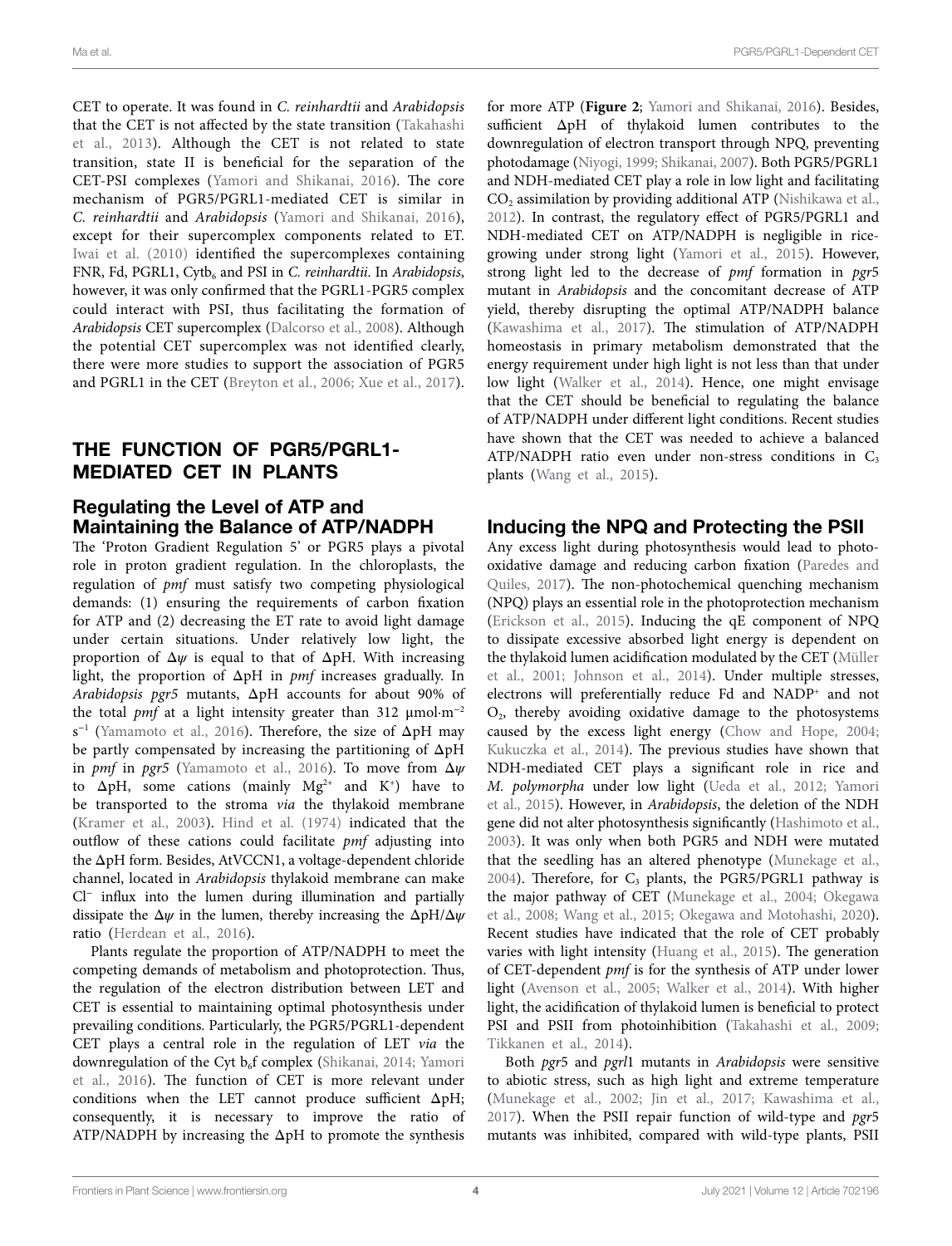<span id="page-4-0"></span>

gradient regulation 5; PGRL1, PRG5-like photosynthetic phenotype 1; PSI, photosystem I and PSII, photosystem II.

in *pgr*5 mutants was still more sensitive to strong light [\(Takahashi](#page-7-28)  [et al., 2009\)](#page-7-28), indicating that PGR5 deficiency caused photodamage to photosystems [\(Okegawa et al., 2010](#page-7-30)). The PSI is the likely primary target of photoinhibition, and the dynamic balance between photodamage and restoration in PSII maintains its stability [\(Pospsil and Tyystjarvi, 1999\)](#page-7-31). Generally, the protection of PSII by CET mediated by PGR5/PGRL1 under adverse environments involves at least two different mechanisms. Firstly, the acidification of the thylakoid lumen activates NPQ to dissipate excess light energy, thereby reducing ROS production in the PSII complex ([Munekage et al., 2008](#page-6-31)). Secondly, the formation of  $\Delta$ pH promotes the reversed  $Ca^{2+}/H^+$  transport to increase the concentration of  $Ca^{2+}$  in the thylakoid lumen ([Ettinger et al., 1999\)](#page-5-17). As the stability of OEC depended on the level of lumen  $Ca^{2+}$  ([Krieger and Weis, 1993\)](#page-6-32), the acidification in the lumen would avoid the photodamage of PSII by increasing the stability of OEC (**[Figure 2](#page-4-0)**; [Takahashi et al., 2009;](#page-7-28) [Huang](#page-6-33)  [et al., 2016](#page-6-33)). Notably, the effects of PGR5 overexpression were strikingly pleiotropic. The accumulation of PGR5 could enhance the high-light resistance of the plants, but it also markedly delayed the greening of cotyledons, thereby causing the slower seedling growth in the initial growth stage (Okegawa et al., [2007;](#page-7-32) [Long et al., 2008;](#page-6-34) [Sugimoto et al., 2013\)](#page-7-33).

### Regulating the LET and Protecting the PSI

The Fe-S clusters within the PSI complex are vulnerable to ROS when exposed to fluctuating light. In particular, PSI photodamage occurred before PSII in *pgr*5 mutants ([Sonoike,](#page-7-34)  [2011;](#page-7-34) [Suorsa et al., 2012](#page-7-15); [Kono et al., 2014](#page-6-17), [2017](#page-6-35)). Unlike the effective and fast repair of PSII, the restoration of PSI is slower and consequently. In general, most PSI damages are considered to be almost irreversible ([Zivcak et al., 2014](#page-8-10)). [Gollan et al.](#page-6-36)  [\(2017\)](#page-6-36) found that PSI damage inhibited carbon fixation and other processes after high-light exposure.

Similar to its role in PSII, the protective effect of PGR5/PGRL1-mediated CET on PSI is related to the formation of ΔpH [\(Yamamoto and Shikanai, 2019](#page-8-11)). The CET-dependent ΔpH formation not only contributes to the synthesis of ATP but also regulates the ET *via* acidifying the thylakoid lumen [\(Shikanai, 2014,](#page-7-22) [2016](#page-7-35); [Yamori and Shikanai, 2016\)](#page-8-5). The PSI acceptor-side regulation by CET sustains electron sinks downstream of PSI and preventing the over-reduction of the PSI [\(Munekage et al., 2002\)](#page-7-12). The acidification of the thylakoid lumen downregulates the Cyt  $b_{\delta}f$  complex thereby slowing down the ET from PSII towards PSI and induces the thermal dissipation of absorbed excess photon energy from the PSII antennae ([Shikanai, 2016;](#page-7-35) [Yamamoto and Shikanai, 2019](#page-8-11)). This is the PSI donor-side regulation by CET for PSI photoprotection [\(Suorsa et al., 2012](#page-7-15)). It has been reported that exogenous calcium alleviates nocturnal chilling-induced photo damage by facilitating CET, thereby enhancing the photosynthesis and biomass accumulation of peanut under low nocturnal temperature stress (Song et al., 2020; Wu et al., 2020). Additionally, plant dry weight was significantly lowered in the rice *PGR*5-knockdown line compared to that of WT, especially under fluctuating light [\(Yamori et al., 2016](#page-8-6)). Therefore, stimulating CET *via* artificial growth regulation might be a novel strategy to maintain sufficient photosynthetic carbon fixation and enhance yield under unfavorable conditions. Most notably, [Rantala et al. \(2020\)](#page-7-36) indicated that both PGR5 and NDH-1 systems do not function as protective electron acceptors but mitigate the consequences of PSI inhibition and protected the remaining PSI centres by enhancing pH-dependent regulation of electron transfer from PSII to PSI.

Functional analysis showed the PSI remained fully reduced under high light in *pgr*5 mutants. Interestingly, in the wild type under high light, the PSI complex was oxidized; the damage of PSI in *pgr*5 was later mitigated by exogenous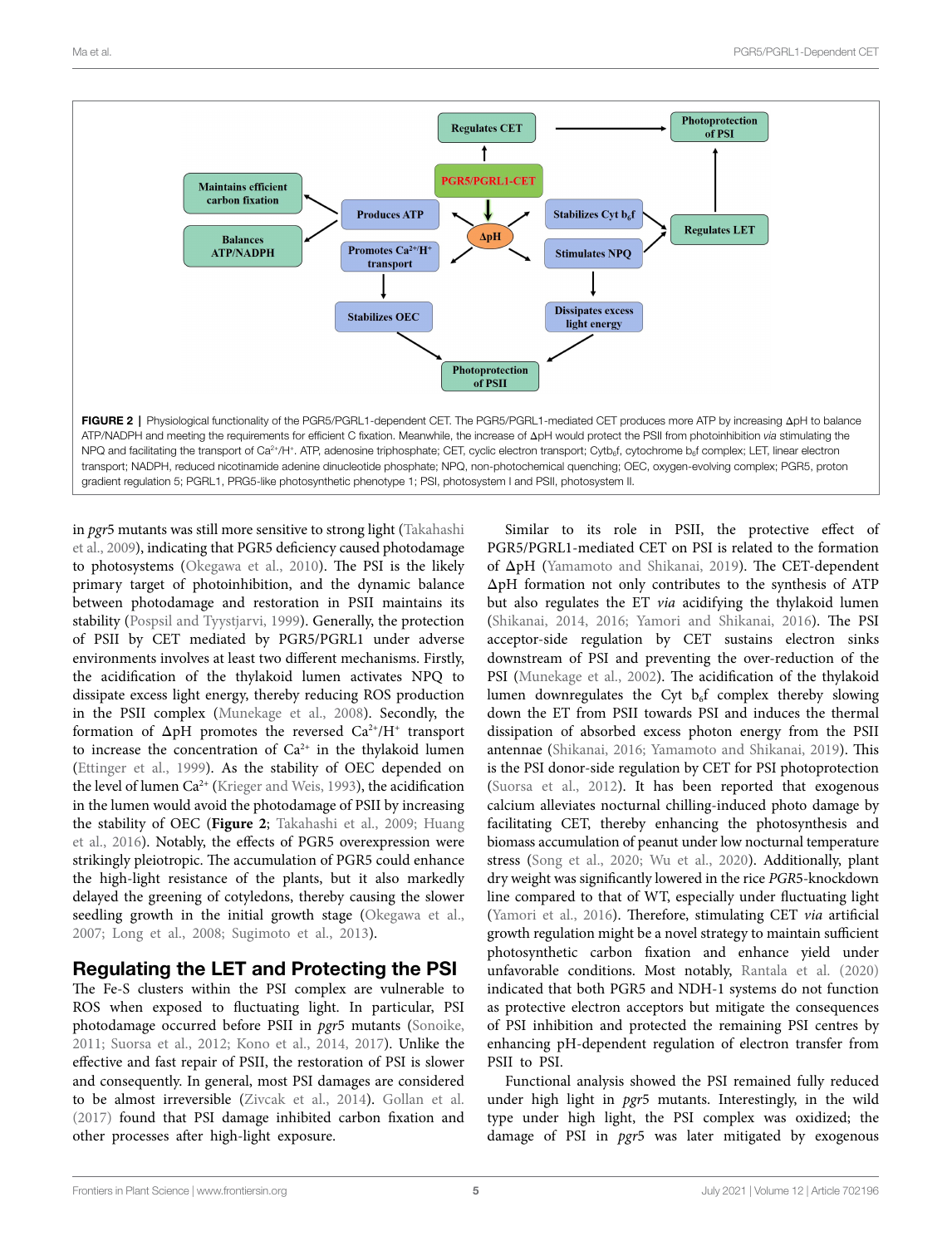Ma et al. PGR5/PGRL1-Dependent CET

application of 3-(3,4-dichlorophenyl)-1,1-dimethylurea (DCMU: inhibitor of the PSII to PSI ET; [Tikkanen et al., 2010](#page-7-37)). These observations implied that the PGR5/PGRL1-mediated CET could reduce PSI damage from excessive electron flow under strong light. PGR5 and PGRL1 play crucial roles in the efficient operation of CET, whereas the maximum rate of CET is only slightly affected in *pgr*5 mutants ([Nandha et al., 2007\)](#page-7-14). Although the CET varies slightly, the change of ATP/NADPH ratio would be sufficient to have a substantial impact on the levels of ADP, phosphatidylinositol (Pi) and NADP<sup>+</sup>, thus reducing the activity of PSI electron acceptor and modulating the rate of LET [\(Kramer](#page-6-37)  [et al., 2004](#page-6-37); [Avenson et al., 2005](#page-5-16); [Suorsa et al., 2016](#page-7-38)). This evidence highlighted the important role of PGR5 in regulating the LET to CET transition (**[Figure 2](#page-4-0)**; [Suorsa et al., 2016](#page-7-38)).

## FUTURE OUTLOOK

Optimizing photosynthesis is an effective way to improve plant productivity. However, the variation of light and environmental conditions would often lower photosynthetic capacity and hampering electron transmission. The PGR5/ PGRL1-dependent CET around PSI plays an important homeostatic role in electron transfers and thereby alleviating photoinhibition. With the recent advent of molecular techniques and sensitive analytical tools, scientists have achieved a better understanding of the PGR5/PGRL1-CET putative structure and functionality. Thus, the biological significance of the PGR5/PGRL1 pathway is better understood now although

## **REFERENCES**

- <span id="page-5-9"></span>Allen, J. F., Bennett, J., Steinback, K. E., and Arntzen, C. J. (1981). Chloroplast protein phosphorylation couples plastoquinone redox state to distribution of excitation energy between photosystems. *Nature* 291, 25–29. doi: [10.1038/291025a0](https://doi.org/10.1038/291025a0)
- <span id="page-5-3"></span>Arnon, D. I., Allen, M. B., and Whatley, F. R. (1954). Photosynthesis by isolated chloroplasts. *Nature* 174, 394–396. doi: [10.1038/174394a0](https://doi.org/10.1038/174394a0)
- <span id="page-5-4"></span>Arnon, D. I., Whatley, F. R., and Allen, M. B. (1958). Assimilatory power in photosynthesis. *Science* 127, 1026–1034. doi: [10.1126/Science.127.](https://doi.org/10.1126/Science.127.3305.1026) [3305.1026](https://doi.org/10.1126/Science.127.3305.1026)
- <span id="page-5-5"></span>Asada, Y., Miyake, M., Miyake, J., Kurane, R., and Tokiwa, Y. (1999). Photosynthetic accumulation of poly-(hydroxybutyrate) by cyanobacteria—the metabolism and potential for  $CO<sub>2</sub>$  recycling. *Int. J. Biol. Macromol.* 25, 37-42. doi: [10.1016/s0141-8130\(99\)00013-6](https://doi.org/10.1016/s0141-8130(99)00013-6)
- <span id="page-5-16"></span>Avenson, T. J., Cruz, J. A., Kanazawa, A., and Kramere, D. M. (2005). Regulating the proton budget of higher plant photosynthesis. *Proc. Natl. Acad. Sci. U. S. A.* 102, 9709–9713. doi: [10.1073/pnas.0503952102](https://doi.org/10.1073/pnas.0503952102)
- <span id="page-5-6"></span>Bendall, D. S., and Manasse, R. S. (1995). Cyclic photophosphorylation and electron transport. *Biochim. Biophys. Acta. Bioenerg.* 1229, 23–38. doi: [10.1016/0005-2728\(94\)00195-B](https://doi.org/10.1016/0005-2728(94)00195-B)
- <span id="page-5-10"></span>Bhatti, A. F., Choubeh, R. R., Kirilovsky, D., Wientjes, E., and Amerongen, H. V. (2020). State transitions in cyanobacteria studied with picosecond fluorescence at room temperature. *Biochim. Biophys. Acta. Bioenerg.* 2020:148255. doi: [10.1016/j.bbabio.2020.148255](https://doi.org/10.1016/j.bbabio.2020.148255)
- <span id="page-5-11"></span>Bonaventura, C., and Myers, J. (1969). Fluorescence and oxygen evolution from *Chlorella pyrenoidosa*. *Biochim. Biophys. Acta. Bioenerg.* 189, 366–383. doi: [10.1016/0005-2728\(69\)90168-6](https://doi.org/10.1016/0005-2728(69)90168-6)
- <span id="page-5-13"></span>Breyton, C., Nandha, B., Johnson, G. N., Joliot, P., and Finazzi, G. (2006). Redox modulation of cyclic electron flow around photosystem I in  $C_3$  plants. *Biochemistry* 45, 13465–13475. doi: [10.1021/bi061439s](https://doi.org/10.1021/bi061439s)

there exist several unsolved questions: pathway initiation and interactions leading to better efficiency; the relationship between PGR5/PGRL1 and FQR and the effect of PGR5/PGRL1 expression on the PSII. Most published studies have focused on *Arabidopsis* and rice, and with less emphasis on other crops. With the availability of novel research tools, it is possible to elucidate the complex regulatory network of the PGR5/PGRL1 pathway and its role in optimizing photosynthesis under unfavorable conditions.

# AUTHOR CONTRIBUTIONS

YL, MM, XH, and JY are responsible for the general overview of the opinions stated in the manuscript. YL, MM, CB, YY, ZS, XL, SZ, and JY wrote and modified the manuscript. All authors reviewed and approved the final version of the submitted manuscript.

## FUNDING

This research was funded by the National Natural Science Foundation of China (project nos. 31772391 and 31301842), National Peanut Research System (project no. CARS-13-Nutrient Management), National Key Research and Development Plan (project no. 2018YFD0201001), Sheng Jing Talents Project (project no. RC170338) and China Scholarship Council Project.

- <span id="page-5-7"></span>Burrows, P. A., Sazanov, A., Svab, Z., Maliga, P., and Nixon, P. J. (1998). Identification of a functional respiratory complex in chloroplasts through analysis of tobacco mutants containing disrupted plastid *ndh* genes. *EMBO J.* 17, 868–876. doi: [10.1093/emboj/17.4.868](https://doi.org/10.1093/emboj/17.4.868)
- <span id="page-5-2"></span>Carstensen, A., Herdean, A., Schmidt, S. B., Sharma, A., Spetea, C., Pribil, M., et al. (2018). The impacts of phosphorus deficiency on the photosynthetic electron transport chain. *Plant Physiol.* 177, 271–284. doi: [10.1104/pp.](https://doi.org/10.1104/pp.17.01624) [17.01624](https://doi.org/10.1104/pp.17.01624)
- <span id="page-5-1"></span>Chaux, F., Johnson, X., Auroy, P., Beyly-Adriano, A., Te, L., Cuiné, S., et al. (2017). PGRL1 and LHCSR3 compensate for each other in controlling photosynthesis and avoiding photosystem I photoinhibition during high light acclimation of *Chlamydomonas* cells. *Mol. Plant* 10, 216–218. doi: [10.1016/j.](https://doi.org/10.1016/j.molp.2016.09.005) [molp.2016.09.005](https://doi.org/10.1016/j.molp.2016.09.005)
- <span id="page-5-15"></span>Chow, W. S., and Hope, A. B. (2004). Electron fluxes through photosystem I in cucumber leaf discs probed by far-red light. *Photosynth. Res.* 81, 77–89. doi: [10.1023/B:PRES.0000028396.83954.36](https://doi.org/10.1023/B:PRES.0000028396.83954.36)
- <span id="page-5-8"></span>Dalcorso, G., Pesaresi, P., Masiero, S., Aseeva, E., Danja, S., Finazzi, G., et al. (2008). A complex containing PGRL1 and PGR5 is involved in the switch between linear and cyclic electron flow in *Arabidopsis*. *Cell* 132, 273–285. doi: [10.1016/j.cell.2007.12.028](https://doi.org/10.1016/j.cell.2007.12.028)
- <span id="page-5-14"></span>Erickson, E., Wakao, S., and Niyogi, K. K. (2015). Light stress and photoprotection in *Chlamydomonas reinhardtii*. *Plant J.* 82, 449–465. doi: [10.1111/tpj.12825](https://doi.org/10.1111/tpj.12825)
- <span id="page-5-17"></span>Ettinger, W. F., Clear, A. M., Fanning, K. J., and Peck, M. L. (1999). Identification of a Ca2+/H+ antiport in the plant chloroplast thylakoid membrane. *Plant Physiol.* 119, 1379–1386. doi: [10.1104/pp.119.4.1379](https://doi.org/10.1104/pp.119.4.1379)
- <span id="page-5-12"></span>Finazzi, G., Rappaport, F., Furia, A., Fleischmann, M., Rochaix, J. D., Zito, F., et al. (2002). Involvement of state transitions in the switch between linear and cyclic electron flow in *Chlamydomonas reinhardtii*. *EMBO Rep.* 3, 280–285. doi: [10.1093/embo-reports/kvf047](https://doi.org/10.1093/embo-reports/kvf047)
- <span id="page-5-0"></span>Foyer, C. H., and Noctor, G. (1999). Leaves in the dark see the light. *Science* 284, 599–601. doi: [10.1126/Science.284.5414.599](https://doi.org/10.1126/Science.284.5414.599)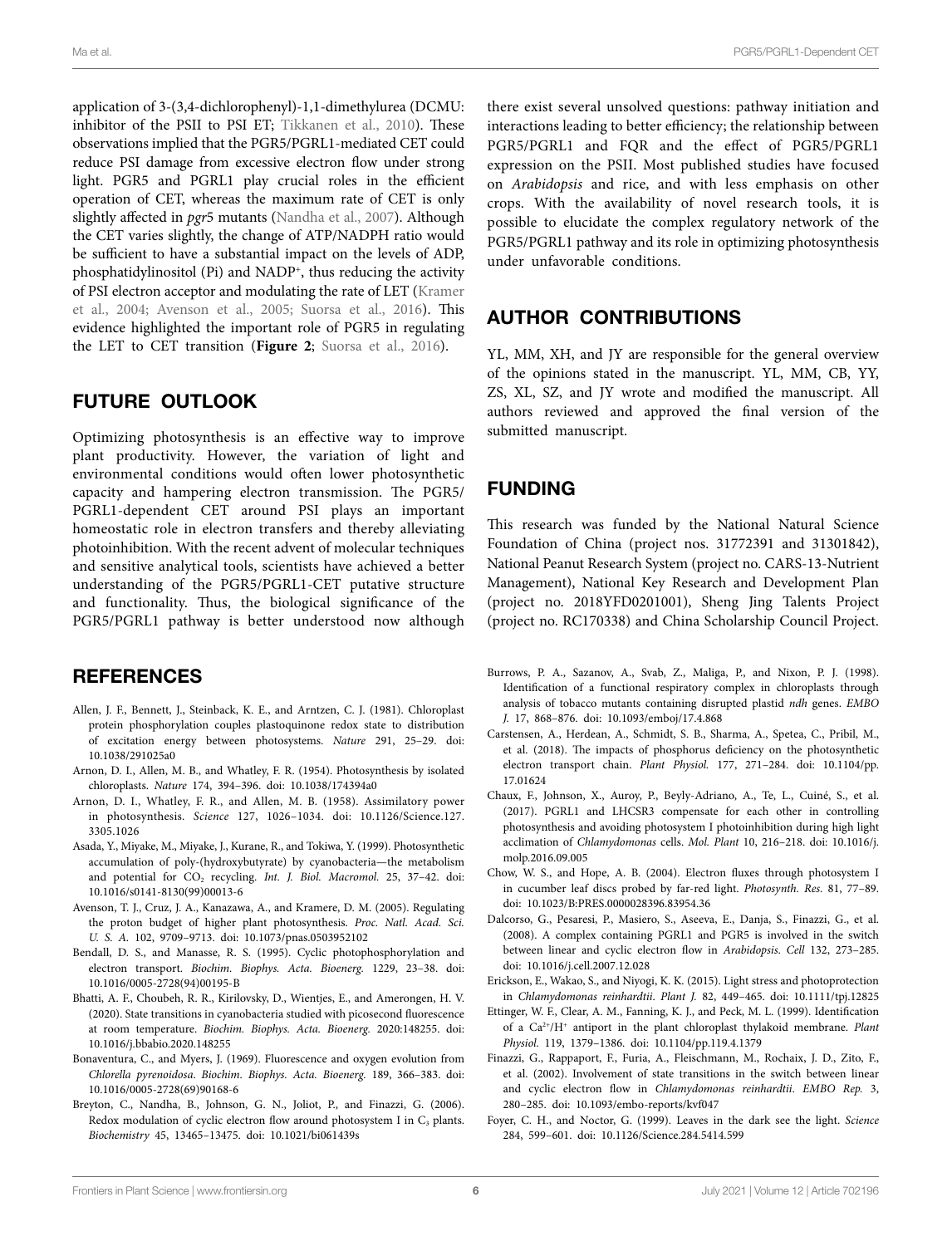- <span id="page-6-5"></span>Gill, S. S., and Tuteja, N. (2010). Reactive oxygen species and antioxidant machinery in abiotic stress tolerance in crop plants. *Plant Physiol. Biochem.* 48, 909–930. doi: [10.1016/j.plaphy.2010.08.016](https://doi.org/10.1016/j.plaphy.2010.08.016)
- <span id="page-6-36"></span>Gollan, P. J., Lima-Melo, Y., Tiwari, A., Tikkanen, M., and Aro, E. M. (2017). Interaction between photosynthetic electron transport and chloroplast sinks triggers protection and signalling important for plant productivity. *Philos. Trans. R. Soc. B. Biol. Sci.* 372:20160390. doi: [10.1098/rstb.2016.0390](https://doi.org/10.1098/rstb.2016.0390)
- <span id="page-6-27"></span>Hashimoto, M., Endo, T., Peltier, G., Tasaka, M., and Shikanai, T. (2003). A nucleus-encoded factor, CRR2, is essential for the expression of chloroplast ndhB in *Arabidopsis*. *Plant J.* 36, 541–549. doi: [10.1046/j.1365-313X.2003.](https://doi.org/10.1046/j.1365-313X.2003.01900.x) [01900.x](https://doi.org/10.1046/j.1365-313X.2003.01900.x)
- <span id="page-6-7"></span>Hepworth, C., Wood, W. H. J., Emrich-Mills, T. Z., Proctor, M. S., Casson, S., and Johnson, M. P. (2021). Dynamic thylakoid stacking and state transitions work synergistically to avoid acceptor-side limitation of photosystem I. *Nat. Plants.* 7, 87–98. doi: [10.1038/s41477-020-00828-3](https://doi.org/10.1038/s41477-020-00828-3)
- <span id="page-6-22"></span>Herdean, A., Teardo, E., Nilsson, A. K., Pfeil, B. E., Johansson, O. N., Ünnep, R., et al. (2016). A voltage-dependent chloride channel fine-tunes photosynthesis in plants. *Nat. Commun.* 7:11654. doi: [10.1038/ncomms11654](https://doi.org/10.1038/ncomms11654)
- <span id="page-6-16"></span>Hertle, A. P., Blunder, T., Wunder, T., Pesaresi, P., Pribil, M., Armbruster, U., et al. (2013). PGRL1 is the elusive ferredoxin-plastoquinone reductase in photosynthetic cyclic electron flow. *Mol. Cell* 49, 511–523. doi: [10.1016/j.](https://doi.org/10.1016/j.molcel.2012.11.030) [molcel.2012.11.030](https://doi.org/10.1016/j.molcel.2012.11.030)
- <span id="page-6-21"></span>Hind, G., Nakatani, H. Y., and Izawa, S. (1974). Light-dependent redistribution of ions in suspensions of chloroplast thylakoid membranes. *Proc. Natl. Acad. Sci. U. S. A.* 71, 1484–1488. doi: [10.1073/pnas.71.4.1484](https://doi.org/10.1073/pnas.71.4.1484)
- <span id="page-6-14"></span>Huang, L. S., Cobessi, D., Tung, E. Y., and Berry, E. A. (2005). Binding of the respiratory chain inhibitor antimycin to the mitochondrial bc1 complex: a new crystal structure reveals an altered intramolecular hydrogen-bonding pattern. *J. Mol. Biol.* 351, 573–597. doi: [10.1016/j.jmb.2005.05.053](https://doi.org/10.1016/j.jmb.2005.05.053)
- <span id="page-6-29"></span>Huang, W., Yang, Y. J., Hu, H., and Zhang, S. B. (2015). Different roles of cyclic electron flow around photosystem I under sub-saturating and saturating light intensities in tobacco leaves. *Front. Plant Sci.* 6:923. doi: [10.3389/](https://doi.org/10.3389/fpls.2015.00923) [fpls.2015.00923](https://doi.org/10.3389/fpls.2015.00923)
- <span id="page-6-33"></span>Huang, W., Yang, Y. J., Hu, H., Zhang, S. B., and Cao, K. F. (2016). Evidence for the role of cyclic electron flow in photoprotection for oxygen-evolving complex. *J. Plant Physiol.* 194, 54–60. doi: [10.1016/j.jplph.2016.02.016](https://doi.org/10.1016/j.jplph.2016.02.016)
- <span id="page-6-15"></span>Ishikawa, N., Takabayashia, A., Sato, F., and Endo, T. (2016). Accumulation of the components of cyclic electron flow around photosystem I in  $C_4$ plants, with respect to the requirements for ATP. *Photosynth. Res.* 129, 261–277. doi: [10.1007/s11120-016-0251-0](https://doi.org/10.1007/s11120-016-0251-0)
- <span id="page-6-19"></span>Iwai, M., Takizawa, K., Tokutsu, R., Okamuro, A., Takahashi, Y., and Minagawa, J. (2010). Isolation of the elusive supercomplex that drives cyclic electron flow in photosynthesis. *Nature* 464, 1210–1213. doi: [10.1038/nature08885](https://doi.org/10.1038/nature08885)
- <span id="page-6-30"></span>Jin, Y. J., Chen, S., Fan, X. J., Song, H., Li, X. X., Xu, J. H., et al. (2017). Diuron treatment reveals the different roles of two cyclic electron transfer pathways in photosystem II in *Arabidopsis thaliana*. *Pestic. Biochem. Physiol.* 137, 15–20. doi: [10.1016/j.pestbp.2016.09.002](https://doi.org/10.1016/j.pestbp.2016.09.002)
- <span id="page-6-25"></span>Johnson, X., Steinbeck, J., Dent, R. M., Takahashi, H., Richaud, P., Ozawa, S. I., et al. (2014). Proton gradient regulation 5-mediated cyclic electron flow under ATP- or redox-limited con-ditions: a study of ΔATPase pgr5 and ΔrbcL pgr5; mutants in the green alga *Chlamydomonas reinhardtii*. *Plant Physiol.* 165, 438–452. doi: [10.1104/pp.113.233593](https://doi.org/10.1104/pp.113.233593)
- <span id="page-6-23"></span>Kawashima, R., Sato, R., Harada, K., and Masuda, S. (2017). Relative contributions of PGR5- and NDH-dependent photosystem I cyclic electron flow in the generation of a proton gradient in *Arabidopsis* chloroplasts. *Planta* 246, 1045–1050. doi: [10.1007/s00425-017-2761-1](https://doi.org/10.1007/s00425-017-2761-1)
- <span id="page-6-17"></span>Kono, M., Noguchi, K., and Terashikma, I. (2014). Roles of the cyclic electron flow around PSI (CET-PSI) and  $O_2$ -dependent alternative pathways in regulation of the photosynthetic electron flow in short-term fluctuating light in *Arabidopsis thaliana*. *Plant Cell Physiol.* 55, 990–1004. doi: [10.1093/pcp/](https://doi.org/10.1093/pcp/pcu033) [pcu033](https://doi.org/10.1093/pcp/pcu033)
- <span id="page-6-35"></span>Kono, M., Yamori, W., Suzuki, Y., and Terashima, I. (2017). Photoprotection of PSI by far-red light against the fluctuating light-induced photoinhibition in *Arabidopsis thaliana* and field-grown plants. *Plant Cell Physiol.* 58, 35–45. doi: [10.1093/pcp/pcw215](https://doi.org/10.1093/pcp/pcw215)
- <span id="page-6-37"></span>Kramer, D. M., Avenson, T. J., and Edwards, G. E. (2004). Dynamic flexibility in the light reactions of photosynthesis governed by both electron and proton transfer reactions. *Trends Plant Sci.* 9, 349–357. doi: [10.1016/j.](https://doi.org/10.1016/j.tplants.2004.05.001) [tplants.2004.05.001](https://doi.org/10.1016/j.tplants.2004.05.001)
- <span id="page-6-20"></span>Kramer, D. M., Cruz, J. A., and Kanazawa, A. (2003). Balancing the central roles of the thylakoid proton gradient. *Trends Plant Sci.* 8, 27–32. doi: [10.1016/S1360-1385\(02\)00010-9](https://doi.org/10.1016/S1360-1385(02)00010-9)
- <span id="page-6-32"></span>Krieger, A., and Weis, E. (1993). The role of calcium in the pH-dependent control of photosystem II. *Photosynth. Res.* 37, 117–130. doi: [10.1007/](https://doi.org/10.1007/BF02187470) [BF02187470](https://doi.org/10.1007/BF02187470)
- <span id="page-6-6"></span>Kuczynska, P., Jemiola-Rzeminska, M., Nowicka, B., Jakubowska, A., Strzalka, W., Burda, K., et al. (2020). The xanthophyll cycle in diatom *Phaeodactylum tricornutum* in response to light stress. *Plant Physiol. Biochem.* 152, 125–137. doi: [10.1016/j.plaphy.2020.04.043](https://doi.org/10.1016/j.plaphy.2020.04.043)
- <span id="page-6-26"></span>Kukuczka, B., Magneschi, L., Petroutsos, D., Steinbeck, J., Bald, T., Powikrowska, M., et al. (2014). Proton gradient regulation5-like1-mediated cyclic electron flow is crucial for acclimation to anoxia and complementary to non-photochemical quenching in stress adaptation. *Plant Physiol.* 165, 1604–1617. doi: [10.1104/](https://doi.org/10.1104/pp.114.240648) [pp.114.240648](https://doi.org/10.1104/pp.114.240648)
- <span id="page-6-18"></span>Labs, M., Rühle, T., and Leister, D. (2016). The antimycin A-sensitive pathway of cyclic electron flow: from 1963 to 2015. *Photosynth. Res.* 129, 231–238. doi: [10.1007/s11120-016-0217-2](https://doi.org/10.1007/s11120-016-0217-2)
- <span id="page-6-1"></span>Lambers, H., and Oliveira, R. S. (2019). "Photosynthesis, respiration, and longdistance transport: photosynthesis," in *Plant Physiological Ecology* (Cham: Springer), 111–114.
- <span id="page-6-8"></span>Lapashina, A. S., and Feniouk, B. A. (2018). ADP-inhibition of  $H^*$ - $F_OF_1$ -ATP synthase. *Biochemistry* 83, 1141–1160. doi: [10.1134/S0006297918100012](https://doi.org/10.1134/S0006297918100012)
- <span id="page-6-2"></span>Liu, Y. F. (2020). Calcium chemical priming might play a significant role in relieving overnight chilling-dependent inhibition of photosynthesis in crops: a review. *Basic Clin. Pharmacol. Toxicol.* 126, 109–110. doi: [10.3389/](https://doi.org/10.3389/fpls.2020.607029) [fpls.2020.607029](https://doi.org/10.3389/fpls.2020.607029)
- <span id="page-6-4"></span>Liu, Y. F., Han, X. R., Zhan, X. M., Yang, J. F., Wang, Y. Z., Song, Q. B., et al. (2013). Regulation of calcium on peanut photosynthesis under low night temperature stress. *J. Integr. Agric.* 12, 2172–2178. doi: [10.1016/](https://doi.org/10.1016/S2095-3119(13)60411-6) [S2095-3119\(13\)60411-6](https://doi.org/10.1016/S2095-3119(13)60411-6)
- <span id="page-6-0"></span>Liu, Y. F., Qi, H. Y., Bai, C. M., Qi, M. F., Xu, C. Q., Hao, J. H., et al. (2011). Grafting helps improve photosynthesis and carbohydrate metabolism in leaves of muskmelon. *Int. J. Biol. Sci.* 7, 1161–1170. doi: [10.7150/ijbs.7.1161](https://doi.org/10.7150/ijbs.7.1161)
- <span id="page-6-34"></span>Long, T. A., Okegawa, Y., Shikanai, T., Schmidt, G. W., and Covert, S. F. (2008). Conserved role of proton gradient regulation 5 in the regulation of PSI cyclic electron transport. *Planta* 228, 907–918. doi: [10.1007/](https://doi.org/10.1007/s00425-008-0789-y) [s00425-008-0789-y](https://doi.org/10.1007/s00425-008-0789-y)
- <span id="page-6-3"></span>Lu, J., Yin, Z., Lu, T., Yang, X., Wang, F., Qi, M., et al. (2020). Cyclic electron flow modulates the linear electron flow and reactive oxygen species in tomato leaves under high temperature. *Plant Sci.* 292:110387. doi: [10.1016/j.](https://doi.org/10.1016/j.plantsci.2019.110387) [plantsci.2019.110387](https://doi.org/10.1016/j.plantsci.2019.110387)
- <span id="page-6-9"></span>Ma, M., Liu, Y., Bai, C., and Yong, J. W. H. (2021). The significance of chloroplast NAD(P)H dehydrogenase complex and its dependent cyclic electron transport in photosynthesis. *Front. Plant Sci.* 12:661863. doi: [10.3389/fpls.2021.661863](https://doi.org/10.3389/fpls.2021.661863)
- <span id="page-6-10"></span>Meng, X. L., Zhang, L. T., Zhang, Z. S., Gao, H. Y., and Meng, Q. W. (2012). Role of mitochondrial alternative oxidase (AOX) pathway in photoprotection in Rumex K-1 leaves. *Chin. J. Appl. Ecol.* 23, 1803–1808. doi: [10.13287/j.](https://doi.org/10.13287/j.1001-9332.2012.0235) [1001-9332.2012.0235](https://doi.org/10.13287/j.1001-9332.2012.0235)
- <span id="page-6-12"></span>Miller, N. T., Vaughn, M. D., and Burnap, R. L. (2021). Electron flow through NDH-1 complexes is the major driver of cyclic electron flow-dependent proton pumping in cyanobacteria. *Biochim. Biophys. Acta. Bioenerg.* 1862:148354. doi: [10.1016/j.bbabio.2020.148354](https://doi.org/10.1016/j.bbabio.2020.148354)
- <span id="page-6-11"></span>Moss, D. A., and Bendall, D. S. (1984). Cyclic electron transport in chloroplasts. The Q-cycle and the site of action of antimycin. *Biochim. Biophys. Acta. Bioenerg.* 767, 389–395. doi: [10.1016/0005-2728\(84\)90036-7](https://doi.org/10.1016/0005-2728(84)90036-7)
- <span id="page-6-24"></span>Müller, P., Li, X. P., and Niyogi, K. K. (2001). Non-photochemical quenching. A response to excess light energy. *Plant Physiol.* 125, 1558–1566. doi: [10.1104/](https://doi.org/10.1104/pp.125.4.1558) [pp.125.4.1558](https://doi.org/10.1104/pp.125.4.1558)
- <span id="page-6-13"></span>Munekage, Y. N., Eymery, F., Rumeau, D., Cuiné, S., Oguri, M., Nakamura, N., et al. (2010). Elevated expression of PGR5 and NDH-H in bundle sheath chloroplasts in C4 flaveria species. *Plant Cell Physiol.* 51, 664–668. doi: [10.1093/pcp/pcq030](https://doi.org/10.1093/pcp/pcq030)
- <span id="page-6-31"></span>Munekage, Y. N., Genty, B., and Peitier, G. (2008). Effect of PGR5 impairment on photosynthesis and growth in *Arabidopsis thaliana*. *Plant Cell Physiol.* 49, 1688–1698. doi: [10.1093/pcp/pcn140](https://doi.org/10.1093/pcp/pcn140)
- <span id="page-6-28"></span>Munekage, Y., Hashimoto, M., Miyake, C., Tomizawa, K. I., Endo, T., Tasaka, M., et al. (2004). Cyclic electron flow around photosystem I is essential for photosynthesis. *Nature* 429, 579–582. doi: [10.1038/nature02598](https://doi.org/10.1038/nature02598)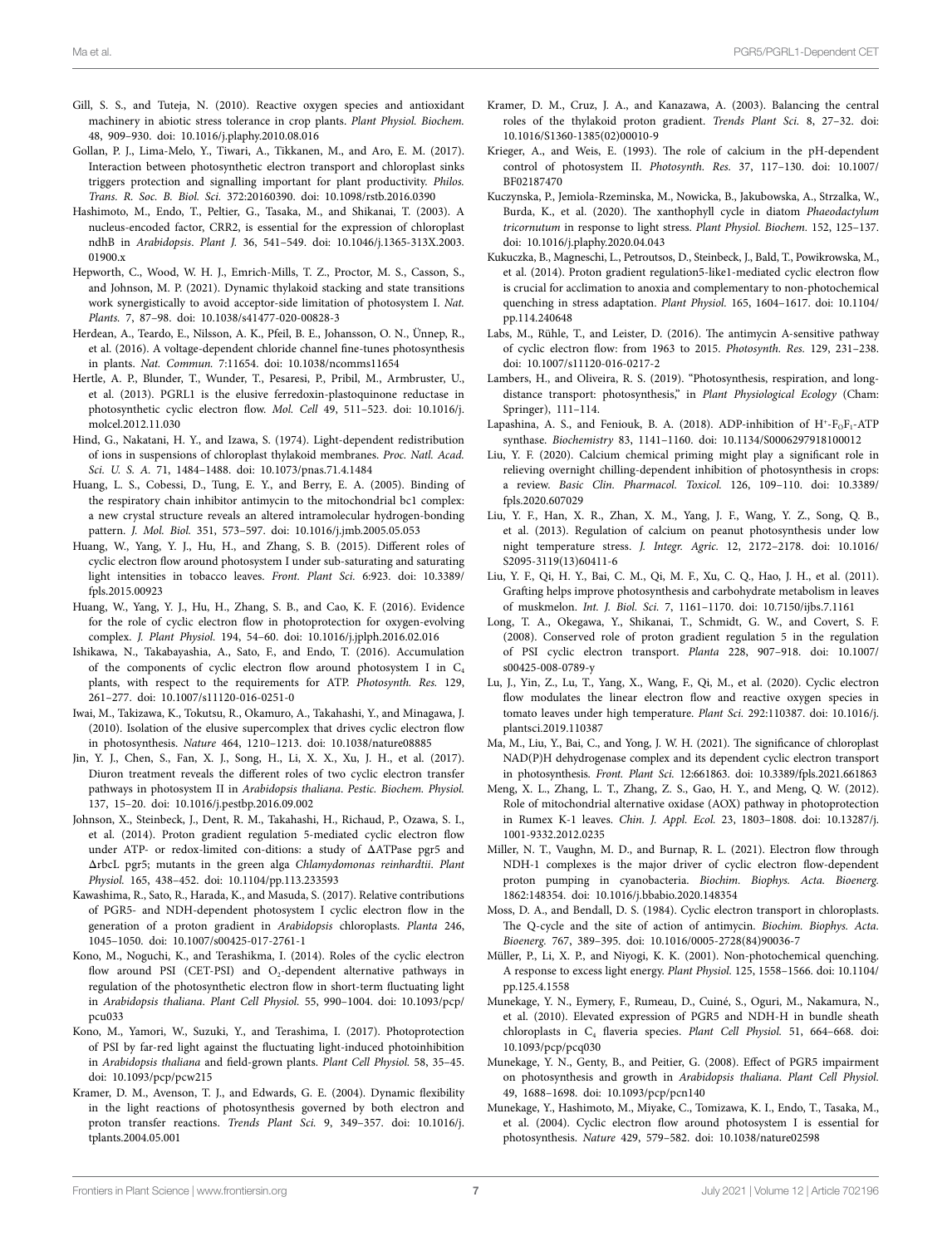- <span id="page-7-12"></span>Munekage, Y., Hojo, M., Meurer, J., Endo, T., Tasaka, M., and Shikanai, T. (2002). PGR5 is involved in cyclic electron flow around photosystem I and is essential for photoprotection in *Arabidopsis*. *Cell* 110, 361–371. doi: [10.1016/](https://doi.org/10.1016/S0092-8674(02)00867-X) [S0092-8674\(02\)00867-X](https://doi.org/10.1016/S0092-8674(02)00867-X)
- <span id="page-7-14"></span>Nandha, B., Finazzi, G., Joliot, P., Hald, S., and Johnson, G. N. (2007). The role of PGR5 in the redox poising of photosynthetic electron transport. *Biochim. Biophys. Acta. Bioenerg.* 1767, 1252–1259. doi: [10.1016/j.](https://doi.org/10.1016/j.bbabio.2007.07.007) [bbabio.2007.07.007](https://doi.org/10.1016/j.bbabio.2007.07.007)
- <span id="page-7-1"></span>Nawrocki, W. J., Bailleul, B., Picot, D., Cardol, P., Rappaport, F., Wollman, F. A., et al. (2019). The mechanism of cyclic electron flow. *Biochim. Biophys. Acta. Bioenerg.* 1860, 433–438. doi: [10.1016/j.bbabio.2018.12.005](https://doi.org/10.1016/j.bbabio.2018.12.005)
- <span id="page-7-18"></span>Nishikawa, Y., Yamamoto, H., Okegawa, Y., Shinya, W., Nozomi, S., Yoshichika, T., et al. (2012). PGR5-dependent cyclic electron transport around PSI contributes to the redox homeostasis in chloroplasts rather than  $CO<sub>2</sub>$  fixation and biomass production in rice. *Plant Cell Physiol.* 53, 2117–2126. doi: [10.1093/](https://doi.org/10.1093/pcp/pcs153) [pcp/pcs153](https://doi.org/10.1093/pcp/pcs153)
- <span id="page-7-23"></span>Niyogi, K. K. (1999). Photoprotection revisited: genetic and molecular approaches. *Annu. Rev. Plant Biol.* 50, 333–359. doi: [10.1146/annurev.arplant.50.1.333](https://doi.org/10.1146/annurev.arplant.50.1.333)
- <span id="page-7-26"></span>Okegawa, Y., Kagawa, Y., Kobayashi, Y., and Shikanai, T. (2008). Characterization of factors affecting the activity of photosystem I cyclic electron transport in chloroplasts. *Plant Cell Physiol.* 49, 825–834. doi: [10.1093/pcp/](https://doi.org/10.1093/pcp/pcn055) [pcn055](https://doi.org/10.1093/pcp/pcn055)
- <span id="page-7-30"></span>Okegawa, Y., Kobayashi, Y., and Shikkanai, T. (2010). Physiological links among alternative electron transport pathways that reduce and oxidize plastoquinone in *Arabidopsis*. *Plant J.* 63, 458–468. doi: [10.1111/j.1365-313X.2010.04252.x](https://doi.org/10.1111/j.1365-313X.2010.04252.x)
- <span id="page-7-32"></span>Okegawa, Y., Long, T. A., Iwano, M., Takayama, S., Kobayashi, Y., Covert, S. F., et al. (2007). A balanced PGR5 level is required for chloroplast development and optimum operation of cyclic electron transport around photosystem I. *Plant Cell Physiol.* 48, 462–471. doi: [10.1093/pcp/pcm116](https://doi.org/10.1093/pcp/pcm116)
- <span id="page-7-27"></span>Okegawa, Y., and Motohashi, K. (2020). M-type thioredoxins regulate the PGR5/ PGRL1-dependent pathway by forming a disulfide-linked complex with PGRL1. *Plant Cell* 32, 3866–3883. doi: [10.1105/tpc.20.00304](https://doi.org/10.1105/tpc.20.00304)
- <span id="page-7-25"></span>Paredes, M., and Quiles, M. J. (2017). Chilling stress and hydrogen peroxide accumulation in *Chrysanthemum morifolium* and *Spathiphyllum lanceifolium*. Involvement of chlororespiration. *J. Plant Physiol.* 211, 36–41. doi: [10.1016/j.](https://doi.org/10.1016/j.jplph.2016.11.015) [jplph.2016.11.015](https://doi.org/10.1016/j.jplph.2016.11.015)
- <span id="page-7-17"></span>Peltier, G., Tolleter, D., Billon, E., and Cournac, L. (2010). Auxiliary electron transport pathways in chloroplasts of microalgae. *Photosynth. Res.* 106, 19–31. doi: [10.1007/s11120-010-9575-3](https://doi.org/10.1007/s11120-010-9575-3)
- <span id="page-7-31"></span>Pospsil, P., and Tyystjarvi, E. (1999). Molecular mechanism of high temperature induced inhibition of acceptor side of photosystem II. *Photosynth. Res.* 62, 55–66. doi: [10.1023/A:1006369009170](https://doi.org/10.1023/A:1006369009170)
- <span id="page-7-36"></span>Rantala, S., Lempiinen, T., Gerotto, C., Tiwari, A., Aro, E. M., and Tikkanen, M. (2020). PGR5 and NDH-1 systems do not function as protective electron acceptors but mitigate the consequences of PSI inhibition. *BBA-Bioenerg.* 1861:148154. doi: [10.1016/j.bbabio.2020.148154](https://doi.org/10.1016/j.bbabio.2020.148154)
- <span id="page-7-8"></span>Sato, R., Kawashima, R., Trinh, M. D. L., Nakano, M., Nagai, T., and Masuda, S. (2019). Significance of PGR5-dependent cyclic electron flow for optimizing the rate of ATP synthesis and consumption in *Arabidopsis* chloroplasts. *Photosynth. Res.* 139, 359–365. doi: [10.1007/s11120-018-0533-9](https://doi.org/10.1007/s11120-018-0533-9)
- <span id="page-7-5"></span>Shi, Q., Pang, J., Yong, J. W. H., Bai, C., Pereira, C. G., Song, Q., et al. (2019). Phosphorus-fertilisation has differential effects on leaf growth and photosynthetic capacity of *Arachis hypogaea* L. *Plant Soil* 447, 99–116. doi: [10.1007/s11104-019-04041-w](https://doi.org/10.1007/s11104-019-04041-w)
- <span id="page-7-20"></span>Shikanai, T. (2007). Cyclic electron transport around photosystem I: genetic approaches. *Annu. Rev. Plant Biol.* 58, 199–217. doi: [10.1146/annurev.](https://doi.org/10.1146/annurev.arplant.58.091406.110525) [arplant.58.091406.110525](https://doi.org/10.1146/annurev.arplant.58.091406.110525)
- <span id="page-7-22"></span>Shikanai, T. (2014). Central role of cyclic electron transport around photosystem I in the regulation of photosynthesis. *Curr. Opin. Biotechnol.* 26, 25–30. doi: [10.1016/j.copbio.2013.08.012](https://doi.org/10.1016/j.copbio.2013.08.012)
- <span id="page-7-35"></span>Shikanai, T. (2016). Regulatory network of proton motive force: contribution of cyclic electron transport around photosystem I. *Photosynth. Res.* 129, 253–260. doi: [10.1007/s11120-016-0227-0](https://doi.org/10.1007/s11120-016-0227-0)
- <span id="page-7-4"></span>Song, Q. B., Liu, Y. F., Pang, J. Y., Yong, J. W. H., Chen, Y. L., Bai, C. M., et al. (2020). Supplementary calcium restores peanut (*Arachis hypogaea*) growth and photosynthetic capacity under low nocturnal temperature. *Front. Plant Sci.* 10:01637. doi: [10.3389/fpls.2019.01637](https://doi.org/10.3389/fpls.2019.01637)
- <span id="page-7-34"></span>Sonoike, K. (2011). Photoinhibition of photosystem I. *Physiol. Plant.* 142, 56–64. doi: [10.1111/j.1399-3054.2010.01437.x](https://doi.org/10.1111/j.1399-3054.2010.01437.x)
- <span id="page-7-7"></span>Storti, M., Alboresi, A., Gerotto, C., Aro, E. M., Finazzi, G., and Morosinotto, T. (2019). Role of cyclic and pseudo-cyclic electron transport in response to dynamic light changes in *Physcomitrella patens*. *Plant Cell Environ.* 42, 1590–1602. doi: [10.1111/pce.13493](https://doi.org/10.1111/pce.13493)
- <span id="page-7-19"></span>Strand, D. D., Fisher, N., Davis, G. A., and Kramer, D. M. (2016). Redox regulation of the antimycin A sensitive pathway of cyclic electron flow around photosystem I in higher plant thylakoids. *Biochim. Biophys. Acta. Bioenerg.* 1857, 1–6. doi[:10.1016/j.bbabio.2015.07.012](https://doi.org/10.1016/j.bbabio.2015.07.012)
- <span id="page-7-33"></span>Sugimoto, K., Okegawa, Y., Tohri, A., Long, T. A., Covert, S. F., Hisabori, T., et al. (2013). A single amino acid alteration in PGR5 confers resistance to antimycin A in cyclic electron transport around PSI. *Plant Cell Physiol.* 54, 1525–1534. doi: [10.1093/pcp/pct098](https://doi.org/10.1093/pcp/pct098)
- <span id="page-7-3"></span>Sun, Y., Geng, Q., Du, Y., Yang, X., and Zhail, H. (2017). Induction of cyclic electron flow around photosystem I during heat stress in grape leaves. *Plant Sci.* 256, 65–71. doi: [10.1016/j.plantsci.2016.12.004](https://doi.org/10.1016/j.plantsci.2016.12.004)
- <span id="page-7-15"></span>Suorsa, M., Järvi, S., Grieco, M., and Nurmi, M. (2012). PROTON GRADIENT REGULATION5 is essential for proper acclimation of *Arabidopsis* photosystem I to naturally and artificially fluctuating light conditions. *Plant Cell* 24, 2934–2948. doi: [10.2307/23264750](https://doi.org/10.2307/23264750)
- <span id="page-7-38"></span>Suorsa, M., Rossi, F., Tadini, L., Labs, M., Colombo, M., Jahns, P., et al. (2016). PGR5-PGRL1-dependent cyclic electron transport modulates linear electron transport rate in *Arabidopsis thaliana*. *Mol. Plant* 9, 271–288. doi: [10.1016/j.](https://doi.org/10.1016/j.molp.2015.12.001) [molp.2015.12.001](https://doi.org/10.1016/j.molp.2015.12.001)
- <span id="page-7-2"></span>Suzuki, N., Riveri, R. M., Shulaev, V., Blumvald, E., and Mittler, R. (2014). Abiotic and biotic stress combinations. *New Phytol.* 203, 32–43. doi: [10.1111/](https://doi.org/10.1111/nph.12797) [nph.12797](https://doi.org/10.1111/nph.12797)
- <span id="page-7-13"></span>Taira, Y., Okegawa, Y., Sugimoto, K., Abe, M., Miyoshi, H., and Shikanai, T. (2013). Antimycin A-like molecules inhibit cyclic electron transport around photosystem I in ruptured chloroplasts. *FEBS Open Bio.* 3, 406–410. doi: [10.1016/j.fob.2013.09.007](https://doi.org/10.1016/j.fob.2013.09.007)
- <span id="page-7-21"></span>Takahashi, H., Clowez, S., Wollman, F. A., Vallon, O., and Rappaport, F. (2013). Cyclic electron flow is redox-controlled but independent of state transition. *Nat. Commun.* 4:1954. doi: [10.1038/ncomms2954](https://doi.org/10.1038/ncomms2954)
- <span id="page-7-28"></span>Takahashi, S., Milward, S. E., Fan, D. Y., Chow, W. S., and Badger, M. R. (2009). How does cyclic electron flow alleviate photoinhibition in *Arabidopsis*? *Plant Physiol.* 149, 1560–1567. doi: [10.1104/pp.108.134122](https://doi.org/10.1104/pp.108.134122)
- <span id="page-7-37"></span>Tikkanen, M., Grieco, M., Kangasjärvi, S., and Aro, E. M. (2010). Thylakoid protein phosphorylation in higher plant chloroplasts optimizes electron transfer under fluctuating light. *Plant Physiol.* 152, 723–735. doi: [10.1104/pp.109.150250](https://doi.org/10.1104/pp.109.150250)
- <span id="page-7-29"></span>Tikkanen, M., Mekala, N. R., and Aro, E. M. (2014). Photosystem II photoinhibition-repair cycle protects photosystem I from irreversible damage. *Biochim. Biophys. Acta. Bioenerg.* 1837, 210–215. doi: [10.1016/j.](https://doi.org/10.1016/j.bbabio.2013.10.001) [bbabio.2013.10.001](https://doi.org/10.1016/j.bbabio.2013.10.001)
- <span id="page-7-10"></span>Ueda, M., Kuniyoshi, T., Yamamoto, H., Sugimoto, K., Ishizaki, K., Kohchi, T., et al. (2012). Composition and physiological function of the chloroplast NADH dehydrogenase-like complex in *Marchantia polymorpha*. *Plant J.* 72, 683–693. doi: [10.1111/j.1365-313x.2012.05115.x](https://doi.org/10.1111/j.1365-313x.2012.05115.x)
- <span id="page-7-0"></span>Vass, I., Cser, K., and Cheregi, O. (2007). Molecular mechanisms of light stress of photosynthesis. *Ann. N. Y. Acad. Sci.* 1113, 114–122. doi: [10.1196/](https://doi.org/10.1196/annals.1391.017) [annals.1391.017](https://doi.org/10.1196/annals.1391.017)
- <span id="page-7-6"></span>Wada, S., Takagi, D., Miyake, C., Makino, A., and Suzuki, Y. (2019). Responses of the photosynthetic electron transport reactions stimulate the oxidation of the reaction center chlorophyll of photosystem I, P700, under drought and high temperatures in rice. *Int. J. Mol. Sci.* 20:2068. doi: [10.3390/](https://doi.org/10.3390/ijms20092068) iims20092068
- <span id="page-7-24"></span>Walker, B. J., Strand, D. D., Kramer, D. M., and Cousins, A. B. (2014). The response of cyclic electron flow around photosystem I to changes in photorespiration and nitrate assimilation. *Plant Physiol.* 165, 453–462. doi: [10.1104/pp.114.238238](https://doi.org/10.1104/pp.114.238238)
- <span id="page-7-9"></span>Wang, P., Duan, W., Takabayashi, A., Endo, T., and Mi, H. (2006). Chloroplastic NAD(P)H dehydrogenase in tobacco leaves functions in alleviation of oxidative damage caused by temperature stress. *Plant Physiol.* 141, 465–474. doi: [10.1104/pp.105.070490](https://doi.org/10.1104/pp.105.070490)
- <span id="page-7-16"></span>Wang, Y., He, X., Ma, W., Zhao, X., Li, B., and Tong, Y. (2014). Wheat PROTON GRADIENT REGULATION 5 is involved in tolerance to photoinhibition. *J. Integr. Agric.* 13, 1206–1215. doi: [10.1016/S2095-3119\(13\)60604-8](https://doi.org/10.1016/S2095-3119(13)60604-8)
- <span id="page-7-11"></span>Wang, C., Yamamoto, H., and Shikanai, T. (2015). Role of cyclic electron transport around photosystem I in regulating proton motive force. *Biochim. Biophys. Acta. Bioenerg.* 1847, 931–938. doi: [10.1016/j.bbabio.2014.11.013](https://doi.org/10.1016/j.bbabio.2014.11.013)